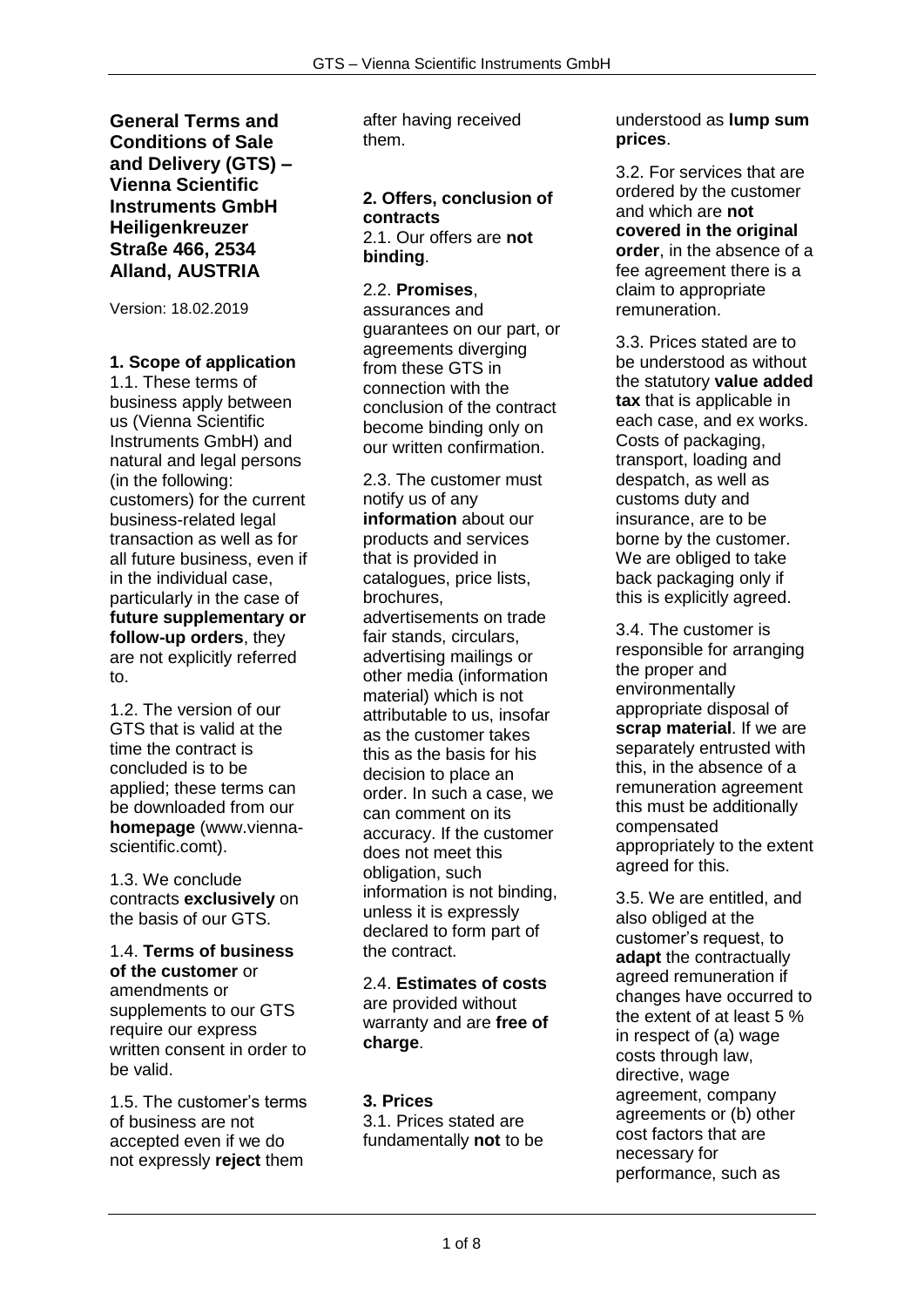procurement costs of the materials to be used, on the basis of recommendations of joint committees or of amendments to national or world market prices for raw materials, exchange rates etc. since the contract was concluded. The adaptation shall be made to the extent to which the actual manufacturing costs at the time the contract was concluded change in relation to those at the time of the actual performance, unless we are in delay.

3.6. The remuneration in the case of continuing obligations is agreed to be **index-adjusted**  according to the current consumer price index and remuneration is thereby adjusted accordingly. The month in which the contract was concluded is taken as the starting basis.

3.7. Costs for **travel expenses, daily allowances and overnight allowances**  are charged separately. Travel time is deemed to be work time.

## **4. Goods provided**

4.1. If equipment or other materials are provided by the customer, we are entitled to charge the customer 25 % of the value of the material or equipment provided, as a **handling surcharge**.

4.2. Such equipment and other materials provided

by the customer are not covered by the **warranty**. The quality and serviceability of goods provided are the customer's responsibility.

#### **5. Payment**

5.1. Projects/Products **over 3.000€** without VAT: **50% of the remuneration shall be due on conclusion of the contract** for the start of performance (project instalment) within 7 days, and **50% following completion of performance** with the date of signing the delivery notes and/or the written information to the customer, regarding project/production finishing, within 14 days.

5.1.1. Projects/Products with a value **≤3.000€** without VAT must be paid with the completion of the performance/ signing the delivery notes **within 14 days from invoice** date.

5.2. Entitlement to **deduct a discount**  requires express written agreement.

5.3. **Payment references**  stated by the customer on the bank transfer documentation are not binding for us.

5.4. If, in the context of other existing contractual relationships with us, the customer is in default of payment, we are entitled to **suspend** fulfilment of our obligations from this contract until the customer has met his obligations.

5.5. We are then also entitled to **make payable**  all claims for services from the ongoing business relationship with the customer that have already been provided.

#### 5.6. Where a **payment deadline is exceeded**,

even if this is only in respect of an individual part of the performance, any price reductions granted (discounts, allowances etc.) are forfeited and shall be added to the invoice.

5.7. In the event of a delay in payment, the customer undertakes to reimburse us for the necessary and appropriate costs of **collecting payment**  (reminder costs, collection charges, lawyers' fees etc.).

5.8. In accordance with section 456 of the Austrian Commercial Code (UGB), in the case of culpable **delay in payment**, we are entitled to charge **9.2 %** points above the base interest rate.

5.9. We reserve the right to claim further damages for delay.

5.10. The customer is **entitled to offset** only insofar as counter-claims have been established by the courts or acknowledged by us.

5.11. For the appropriate reminders that are necessary for payment collection, the customer undertakes, in the event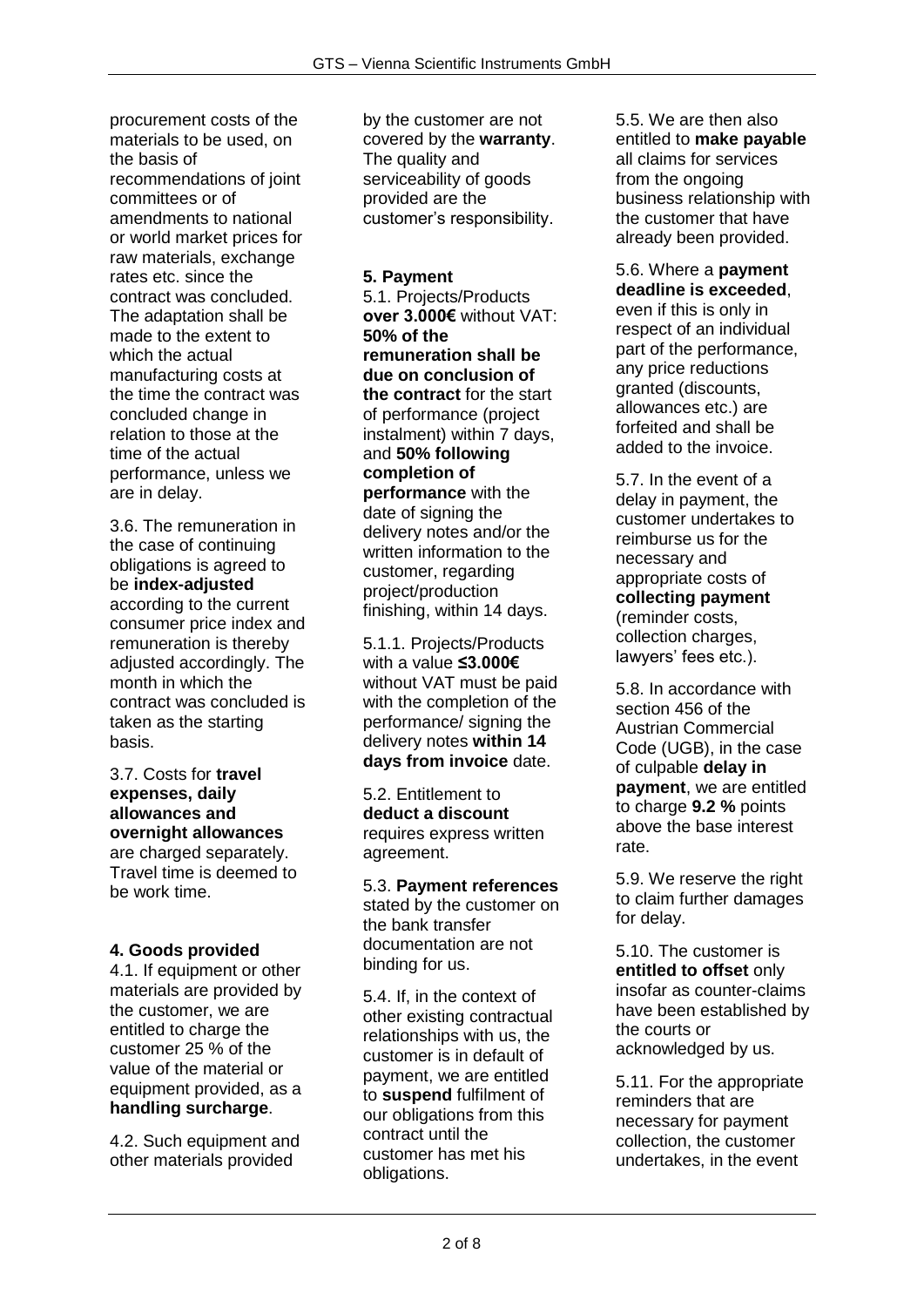of culpable delay in payment, to pay reminder fees of € 12 per reminder, as far as this is in an appropriate proportion to the claim that is being asserted.

# **6. Credit rating check**

6.1. The customer declares his express agreement that his data may be communicated exclusively for the purpose of protection of creditors to the officially privileged **creditor protection associations**  Alpenländischer Kreditorenverband (AKV), Österreichischer Verband Creditreform (ÖVC), Insolvenzschutzverband für Arbeitnehmer oder Arbeitnehmerinnen (ISA) and Kreditschutzverband von 1870 (KSV).

### **7. Customer's duty of cooperation**

7.1. Our duty to **render performance begins**, at the earliest, as soon as all technical details have been clarified, the customer has created the technical and legal prerequisites (which we shall be pleased to communicate on request), we have received the agreed down-payments or securities, and the customer has fulfilled his contractual obligations of preliminary work and cooperation, in particular also those specified in the points below.

7.2. In the case of assembly work to be carried out by us, the customer is obliged to ensure that work can be begun immediately after the **arrival of our assembly team**.

7.3. The customer must secure the required **permits** from third parties as well as the notifications and approvals by authorities at his expense. Details of these can be requested from us.

7.4. The quantities of **energy** and water required for the rendering of performance including trial operation are to be provided by the customer at his expense.

7.5. For the time of rendering the performance, the customer must make available to us, free of charge, **lockable rooms**, which are not accessible to third parties, for use by the workers as well as for storing tools and materials.

7.6. The customer is liable for ensuring that the necessary **constructional, technical and legal preconditions** for the work to be completed or the object of purchase are in place which were described in the contract or in information provided to the customer before the contract was concluded or which the customer must have known on the basis of relevant specialist knowledge or experience.

7.7. The customer is also liable for ensuring that the technical installations, such as supply lines, cabling, networks and the like are in a technically perfect and operational condition and are compatible with the objects of purchase or work to be effected by us.

7.8. We are entitled but not obliged to **check**  these **installations** in return for separate remuneration.

7.9. In particular, before the start of assembly work, the customer must provide the necessary information on the location of **concealed supply lines for electricity, gas and water** or similar installations, escape routes, other obstructions of a structural nature, possible sources of danger, as well as the necessary statics-related information, without being asked to do so.

7.10. Details of the necessary information relating to the order can be obtained from us.

7.11. The customer bears sole responsibility for the design and functionality of **parts that have been provided**. There is no duty to examine any **documents provided** by the customer, details or instructions provided – beyond setting up a technical construction dossier and certifying observance of the Machines directive as well as any other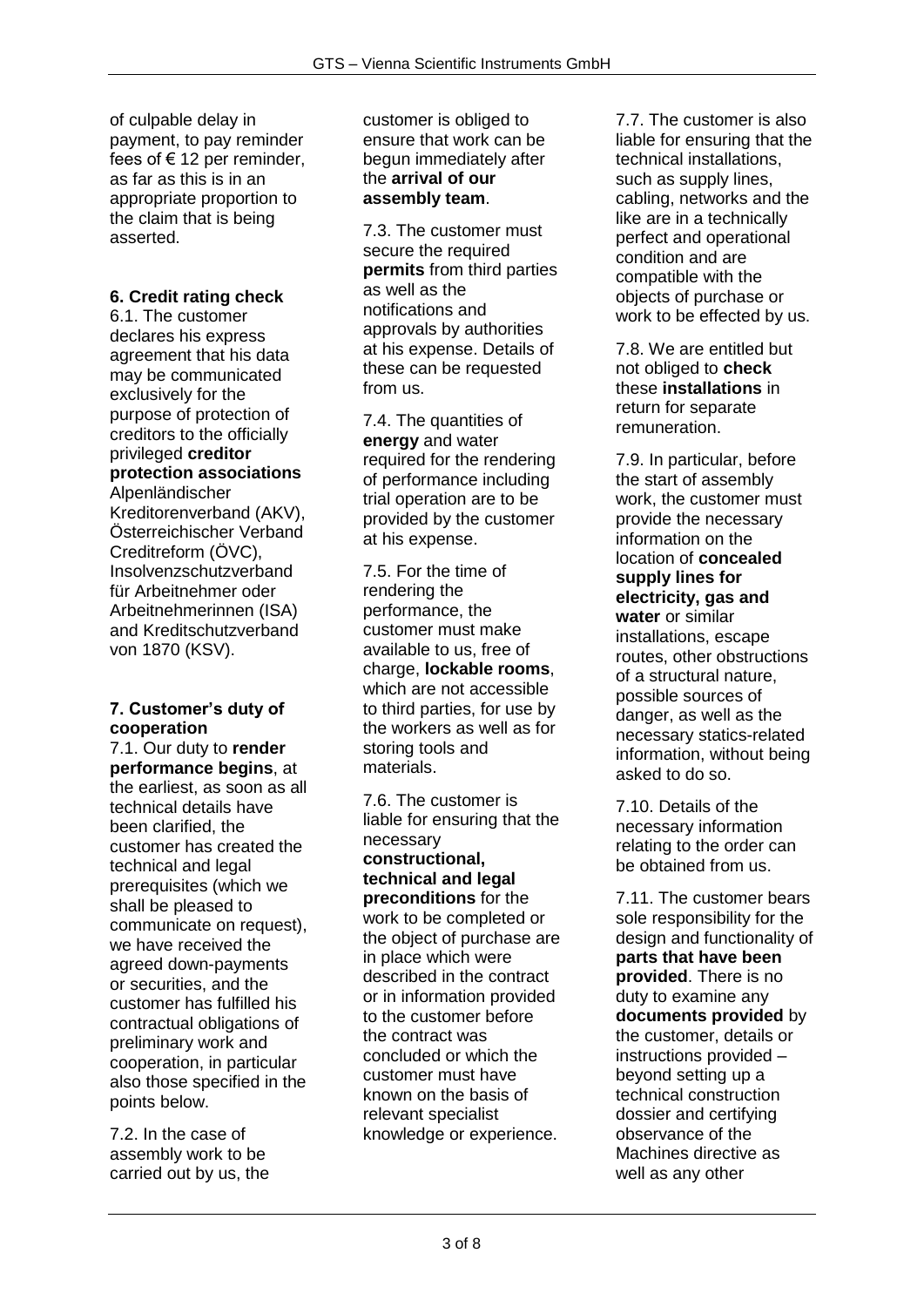applicable guidelines – with regard to the item to be supplied, and liability in relation to this is excluded. The duty to issue the certification can be contractually transferred to the customer marketing the deliverable item.

7.12. The customer is not entitled to **assign** claims and rights from the contractual relationship without our written consent.

## **8. Execution of work**

8.1. We are obliged to take account of subsequent **modification and extension wishes** of the customer only if they are necessary for technical reasons in order to achieve the purpose of the contract.

#### 8.2. **Minor amendments**  to our performance that are **objectively justified**  and are reasonable for the customer are deemed to be approved in advance.

8.3. If, after the contract has been awarded, there is an **amendment** of or supplement to the order for whatever reason, then the delivery / performance deadline is extended by an appropriate period of time.

8.4. If, after the contract has been concluded, the customer desires performance within a **shorter period of time**, this represents a change to the contract. This may necessitate overtime

and/or extra costs may arise due to acceleration of material procurement, and the remuneration is increased accordingly in proportion to the necessary expenditure.

8.5. **Objectively justified**  (e.g. size of installation, construction progress etc.) **part-deliveries and part-performance** are permitted and can be invoiced separately.

8.6. If delivery **on call** is agreed, the object of performance / object of purchase is deemed to have been called six months after ordering at the latest.

### **9. Deadlines for supply and performance**

9.1. Deadlines and dates for supply / performance are **binding** for us only if they have been established in writing. Any divergence from this requirement of the written form must likewise be in writing.

9.2. Deadlines and dates are **postponed** in the event of force majeure, strike, unforeseeable delay by our ancillary suppliers that is not caused by us, or other comparable occurrences that lie beyond our sphere of influence, in that period of time during which the corresponding occurrence lasts. The customer's right to withdraw from the contract in the event of delays that render a commitment to the contract unreasonable

remains unaffected by this.

9.3. If the start of performance or the performance are **delayed**  or interrupted by circumstances that are attributable to the customer, in particular on account of infringement of the duty of cooperation pursuant to point 7, performance deadlines are extended accordingly and completion dates are postponed accordingly.

9.4. For the **storage** of materials and equipment and the like in our company that is necessitated by this, we are entitled to charge 5 % of the invoice amount for each month or part-month of delay in performance, with the customer's obligations of payment and acceptance remaining unaffected by this.

9.5. In the event of a withdrawal from the contract on account of delay, the customer must grant a **grace period** by means of registered letter whilst simultaneously threatening withdrawal.

### **10. Risk assumption**

10.1. The **risk passes to the business customer**  as soon as we hold the object of purchase, the material or the work ready for collection in our works or warehouse, deliver it ourselves, or hand it over to a carrier.

10.2. The **business customer shall take out**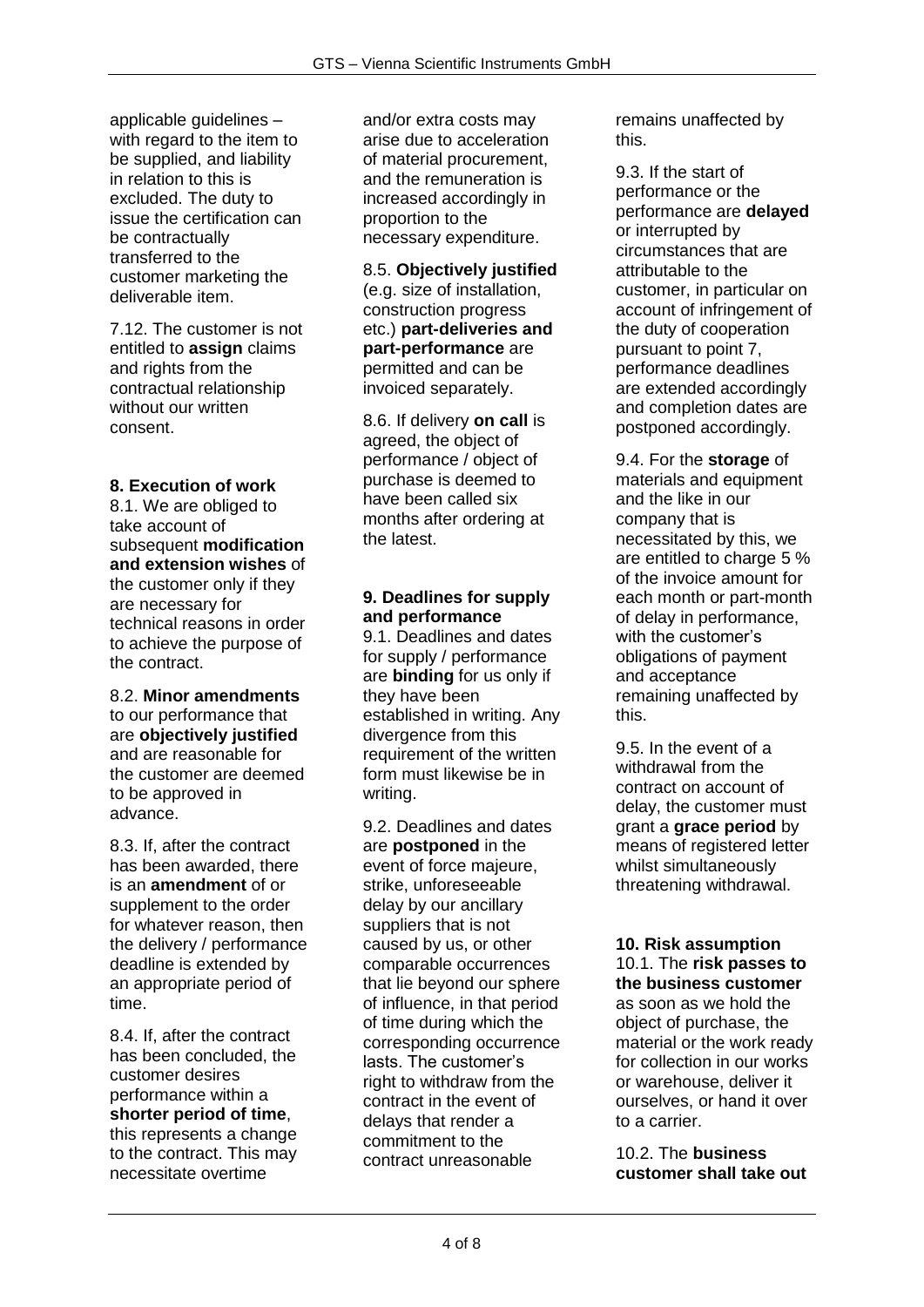# **appropriate insurance**

**against this risk.** We undertake to take out transportation insurance at the written request of the customer and at his expense. The customer approves any customary method of despatch.

# **11. Delay in acceptance**

11.1. If the customer delays acceptance for longer than 4 weeks (refusal of acceptance, delay in preliminary work or otherwise, no call made within an appropriate time in the case of delivery on call), and if in spite of an appropriate **grace period**  having been set, the customer has not ensured the elimination of the circumstances attributable to him which delay or prevent the performance being rendered, we are entitled in the case of a valid contract to **deploy otherwise** the equipment and materials that have been specified for the performance of the work, insofar as in the event that the performance of the work is continued, we procure these again within a time appropriate to the respective circumstances.

11.2. In the case of delay in acceptance on the part of the customer, we are likewise entitled, in the case of insistence on fulfilment of the contract, to store the goods at our premises, for which we are due a **storage fee**  pursuant to point 9.4.

11.3. In the case of a justified withdrawal from the contract, we are permitted to demand from the customer flat-rate **damages** of the level of 10% of the gross order value without proof of the actual damage.

11.4. Claiming higher damages is permitted.

### **12. Reservation of title**

12.1. The goods that we supply, assemble or otherwise hand over remain our property until payment has been made in full.

12.2. **Reselling** is permitted only if that has been notified to us in good time beforehand, stating the name and exact address of the buyer and if we agree to the reselling. In the event that we agree, the claim for the purchase price is deemed to be assigned to us here and now.

12.3. Until full payment of the remuneration or purchase price has been made, the customer must indicate this **assignment**  in his books and on his invoices, and must **inform** his debtors accordingly. On request, he must make available to us all documents and information such as are necessary to assert the assigned receivables and claims.

12.4. If the customer falls into arrears in payment, we are entitled, whilst setting an appropriate grace period, to demand

surrender of the goods that are subject to retention of title.

12.5. The customer must notify us immediately before the opening of bankruptcy proceedings in relation to his assets or the attachment of our goods that are subject to retention of title.

12.6. The customer declares his explicit understanding that in order to assert our claim to reservation of ownership, we are permitted to enter the **location** of the goods that are subject to retention of title.

12.7. The customer shall bear any **costs** that are necessary and appropriate for pursuing expedient legal remedies.

12.8. In the assertion of reservation of ownership, a **withdrawal from the contract** exists only if this is explicitly declared.

12.9. We are permitted to **dispose of** the goods subject to retention of title that have been reclaimed as we see fit and to our best advantage.

12.10. Until all our claims have been paid in full, the object of performance / object of purchase must not be pledged, assigned or otherwise burdened with the **rights of third parties**. In the case of seizure or other availment, the customer is obliged to point out our right of ownership and to notify us immediately.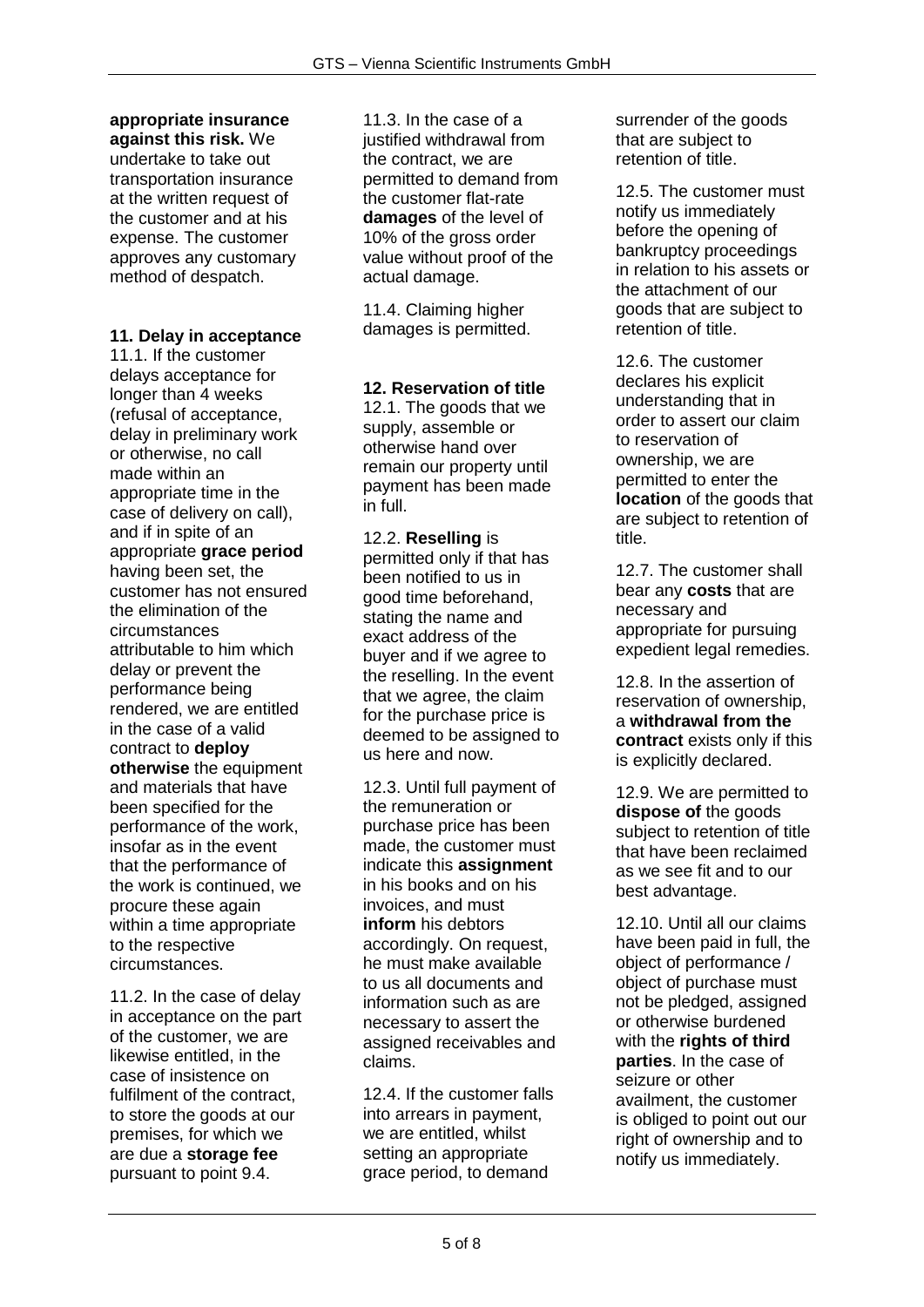# **13. Industrial property rights of third parties**

13.1. For deliverables that we produce **according to customer** 

**documentation** (design specifications, drawings, models or other specifications etc.), warranty that the production of these deliverables does not infringe the industrial property rights of third parties is assumed exclusively by the customer.

13.2. If the industrial property rights of third parties are nonetheless claimed, we are entitled to **suspend production**  of the deliverables at the customer's risk until the rights of third parties have been clarified, unless it is obvious that the claims are unjustified.

13.3. The customer shall **indemnify us for any loss or damage** in this regard.

13.4. We are entitled to demand from business customers appropriate **advances on costs** for any legal costs.

13.5. Likewise we can claim from the customer the refunding of necessary and expedient **costs** that we have incurred.

13.6. We are entitled to demand appropriate **advances on costs** for any legal costs.

# **14. Our intellectual property**

14.1. Deliverables and related production specifications, **plans**, sketches, estimates of costs and other documents as well as software that have been provided by us or which have arisen through our contribution shall remain our intellectual property.

14.2. Use thereof, in particular distributing, copying, publishing and making them available, even including the copying only of extracts, as well as imitation, processing or exploitation, requires our explicit **consent**.

14.3. The customer furthermore undertakes to maintain **confidentiality**  in relation to third parties of the knowledge he has acquired from the business relationship.

**15. Warranty**  15.1. The **warranty period** for our services is one year from handover.

15.2. In the absence of any agreement to the contrary (e.g. formal acceptance), the time of **handover** is the time of completion, at the latest when the customer has taken over the work into his control or has refused to take it over without giving reasons. With the date on which the customer is notified of completion, in the absence of justified refusal of acceptance the

work is deemed to be taken into his control.

15.3. If a joint handover is envisaged, and if the customer does not attend the handover appointment that has been notified to him, the handover is deemed to have taken place on that day.

15.4. The **remedying** of a defect that has been claimed by the customer does not represent acknowledgement of a defect.

15.5. The customer must always **prove** that the defect existed at the time of handover.

15.6. For the remedying of defects, the customer must make the plant or equipment **available** to us without culpable delay, and must grant us the opportunity for assessment by us or by an expert appointed by us.

15.7. **Notices of defects**  and complaints of all kinds must be notified immediately (at the latest after 30 working days) to the domicile of our company, **in writing**, with as accurate a **description of the defect** as possible and stating the possible causes, otherwise the warranty claims are forfeited. The goods or work that are the subject of complaint must be handed over by the customer, insofar as this is feasible.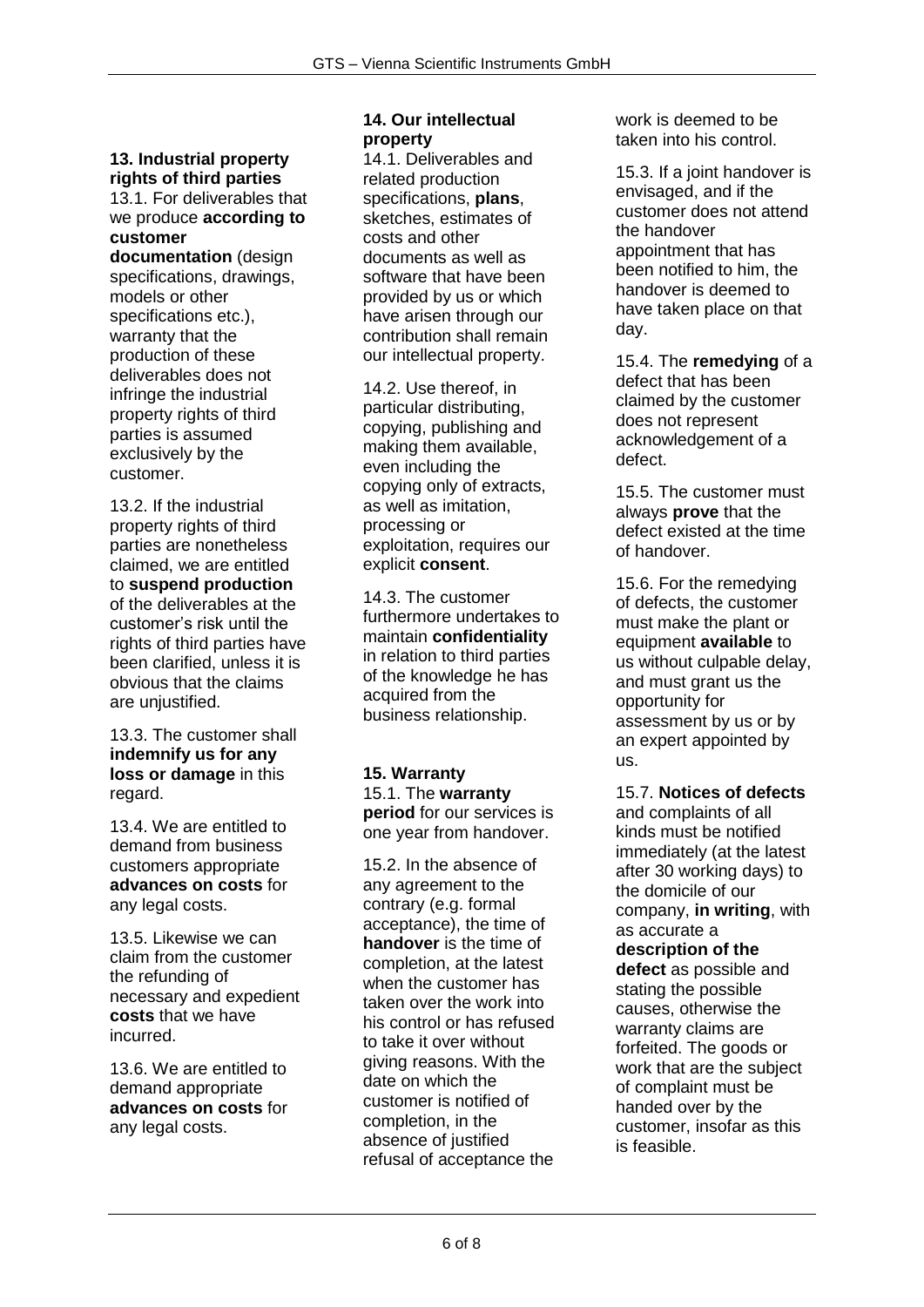15.8. If the **defects alleged** by the customer are **unjustified**, he is obliged to compensate us for expenses incurred for establishing freedom from defects or remedying defects.

15.9. Any **utilisation or processing** of the defective deliverable that carries the risk of further damage, or makes elimination of the cause more difficult or prevents it, must be stopped by the customer without delay, unless this is unreasonable.

15.10. We are entitled to carry out or have carried out any **examination** that we regard as necessary. even if this renders the goods or work pieces unusable. If this examination shows that we are not responsible for any defect, the customer must bear the costs for this examination against appropriate remuneration.

15.11. Transportation and travel costs arising in connection with the rectification of defects are to be borne by the customer. On request by us, the customer must provide, free of charge, the necessary workers, energy and premises, and must cooperate in accordance with point 7.

15.12. The customer must grant us at least **two attempts** to rectify the defect.

15.13. We can avert a **request for rescission**  through improvement or an appropriate price reduction, insofar as this does not relate to a significant and unrectifiable defect.

15.14. If the deliverables are produced on the basis of **details**, drawings, plans, models or other specifications of the **customer**, we provide warranty only for the execution according to specifications.

15.15. The fact that the work is not fully suitable for the agreed use does not constitute a defect if this is based exclusively on actual circumstances that **differ** from the **information** that was available at the time of performance because the customer does not fulfil his obligations to cooperate in accordance with point 7.

15.16. Likewise it is not a defect if the customer's **technical installations**, such as supply lines, cabling, networks etc. are not in a technically perfect and operational condition, or are not compatible with the items supplied.

### **16. Liability**

16.1. In the case of **pecuniary loss** as a result of the infringement of contractual or precontractual obligations, in particular because of impossibility of performance, delay etc., we shall be liable only in cases of premeditation or gross negligence on

account of technical circumstances.

16.2. If any liability insurance has been taken out by us, liability is **limited** to the maximum liability amount thereof.

16.3. This limitation also applies in respect of damage to items that we have **accepted for processing**.

16.4. Claims for damages must be filed before the courts within two years or are **otherwise forfeited**.

16.5. The restrictions or exclusions of liability also include claims against our **employees**,

representatives and contractors for damage which they cause to customers without reference to a contract on their part with the customer.

16.6. Our liability is excluded for damage due to **improper handling** or storage, overuse, failure to follow operating instructions and installation instructions, defective assembly, commissioning, servicing, maintenance by the customer or third parties not authorised by us, or natural wear and tear, insofar as this caused the damage. Liability is also excluded for failure to carry out necessary servicing.

16.7. If and insofar as the customer can claim **insurance payments** for damage for which we are liable, through an